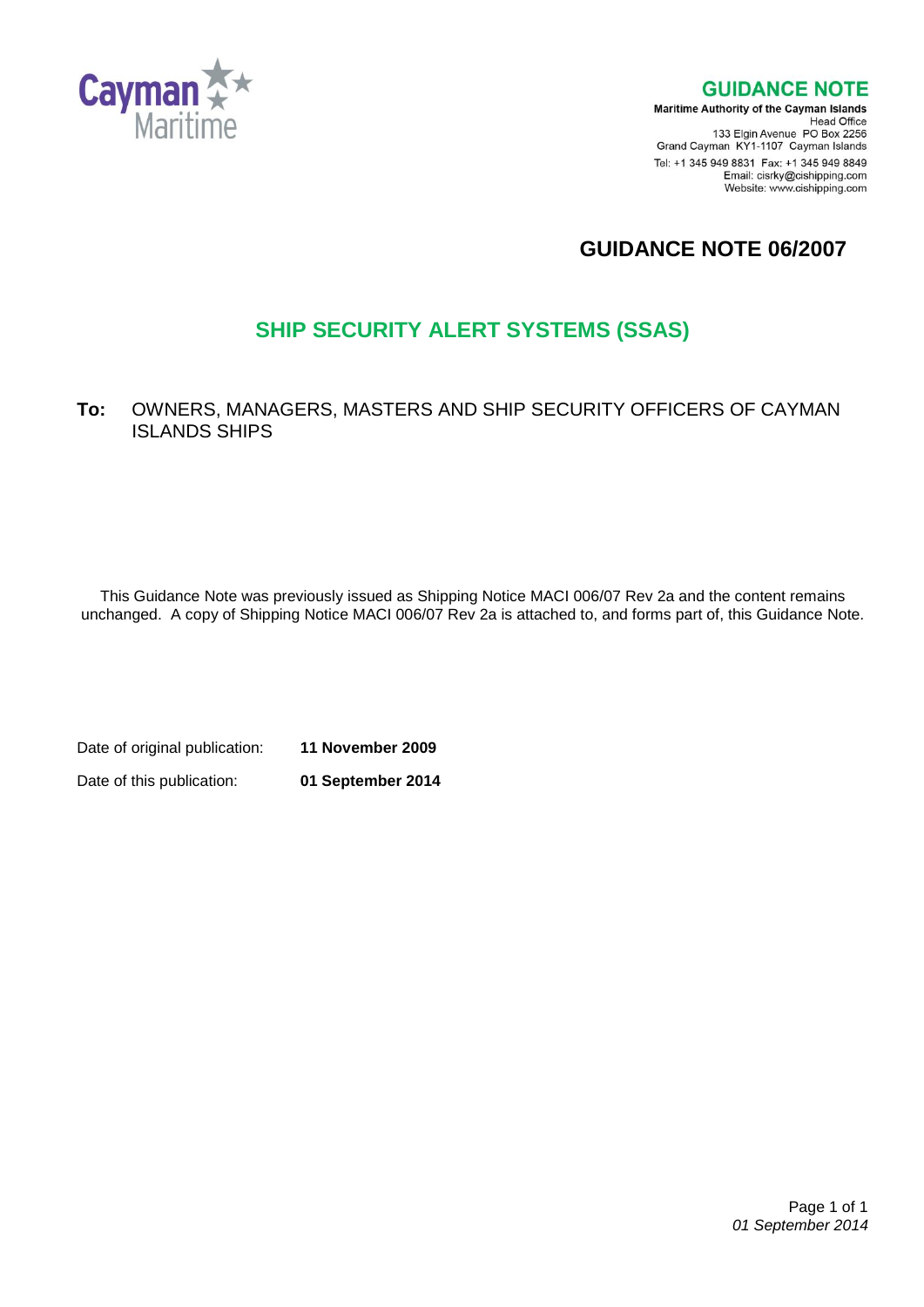

*2nd Floor, Strathvale House*

*90, North Church Street**Fax: (1 345) 949 8849 P.O. Box 2256 Tel: (1 345) 949 8831 Grand Cayman KY1-1107 E-mail: [survey@cishipping.com](mailto:survey@cishipping.com) CAYMAN ISLANDS Web site: [www.cishipping.com](http://www.cishipping.com/)*

# **SHIPPING NOTICE NO. MACI 006/07 – SHIP SECURITY ALERT SYSTEMS (SSAS)**

# **THIS SHIPPING NOTICE CONTAINS UPDATED INFORMATION REGARDING SHIP SECURITY ALERTS AND THE MANAGEMENT OF SSAS MESSAGES**

T his issue updates the contact infor mation given in " R ev. 1 of 10 October 2007" which is now cancelled.

THIS NOTICE IS DIRECTED PRIMARILY AT:

- OWNERS, MANAGERS OR OPERATORS OF CAYMAN ISLAND SHIPS, AND THEIR AGENTS;
- COMPANY SECURITY OFFICERS;
- MASTERS OF CAYMAN ISLANDS SHIPS;
- SHIP SECURITY OFFICERS

## **1. Background**

1.1. Regulation 6 of Chapter XI-2 of SOLAS requires ships to be provided with a Ship Security Alert System (SSAS). The same regulation requires that Governments put in place measures to receive and act on SSAS signals originating on ships flying their flags. As a British Overseas Territory, SSAS signals originating from Cayman Islands ships will be received and acted on by the United Kingdom Government.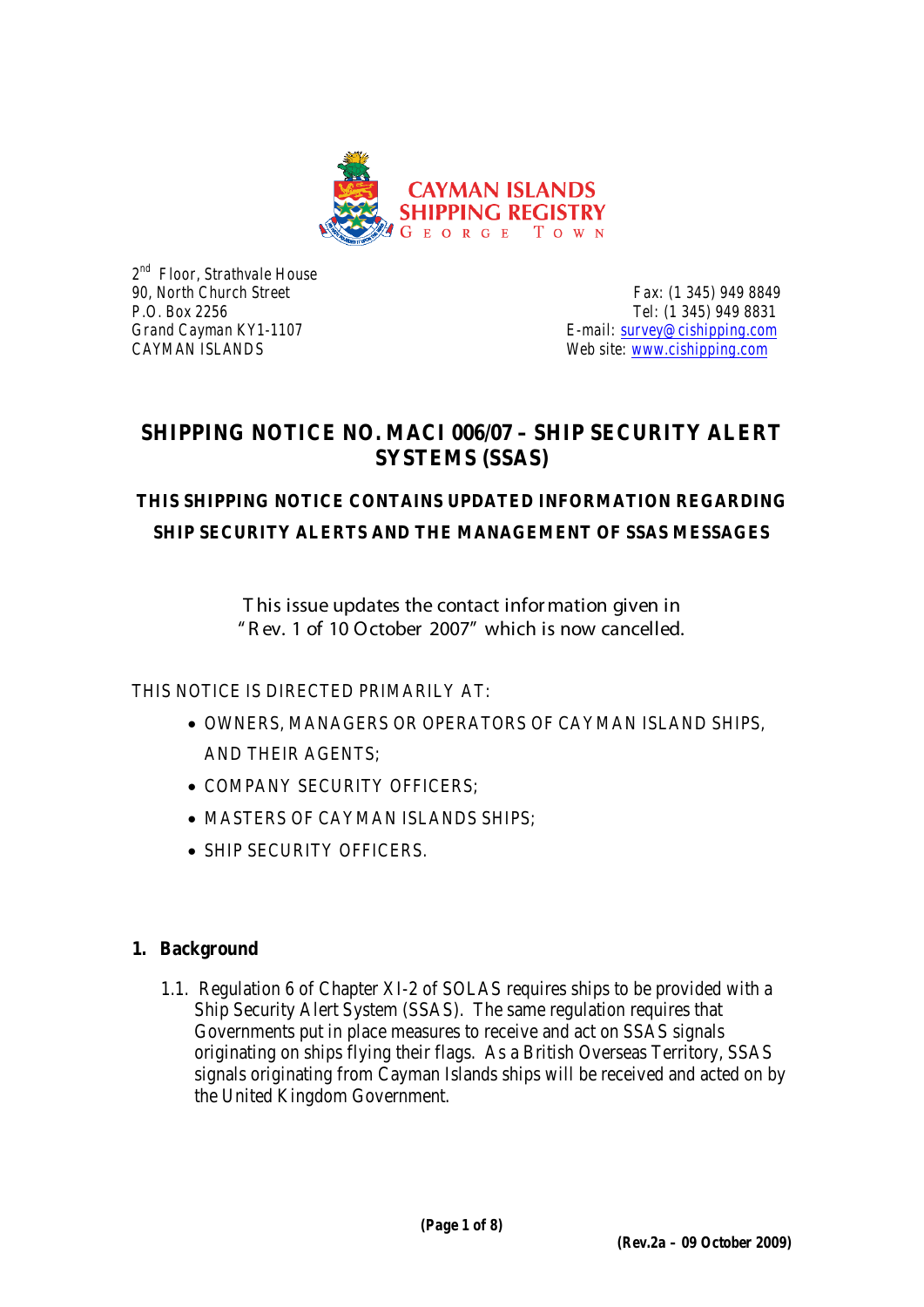1.2. This Shipping Notice has been updated in light of experience gained since the introduction of SSAS and to reflect that all ships Subject to SOLAS XI-2/6 must now be fitted with SSAS. This Shipping Notice also contains information for ships and yachts not subject to SOLAS XI-2 who wish to carry SSAS on a voluntary basis.

## **2. Carriage Requirements:**

- 2.1. Ships on international voyages are required to be provided with a Ship Security Alert System as follows:
	- 2.1.1. passenger ships and high-speed passenger craft.
	- 2.1.2. bulk carriers, tankers, gas carriers and cargo high-speed craft of 500 gross tonnage and upwards.
	- 2.1.3. other cargo ships of 500 gross tonnage and upwards.
- 2.2. SSAS systems may be fitted to other ships on a voluntary basis, but the routing of the alert message is separate from that used on "SOLAS Ships".

#### 3. **Performance Standards - Resolution MSC.136(76) and Resolution MSC.147(77)**

- 3.1. The SSAS should comply with the general requirements of A.694(17). There should be evidence that the EMC requirements of IEC 60945 are complied with. There should also be evidence that the system will work in the environmental conditions likely to be encountered. This may be shown by evidence that the environmental conditions of IEC 60945 are complied with or that operation under the conditions likely to be encountered on the ship can be satisfactorily achieved. This may be demonstrated by appropriate Type Approval, however Type Approval is not required for SSAS installations.
- 3.2. If the system utilises GMDSS radio equipment there should be evidence that the functionality of the GMDSS installation is not impaired. If the system uses other radio equipment there should be evidence of an appropriate radio licence. If the system works over telecommunication systems provided by third parties such as INMARSAT there should be evidence of the provider's approval.

## 4. **Activation Points**

4.1. Two activation points are required, one on the bridge and the other elsewhere. These may be fixed or portable telephone handsets, fixed or portable keypads or fixed or portable buttons. The activation points shall be protected against inadvertent activation e.g. by a cover over a button. It shall not be necessary however to have to break any seals to activate the SSAS.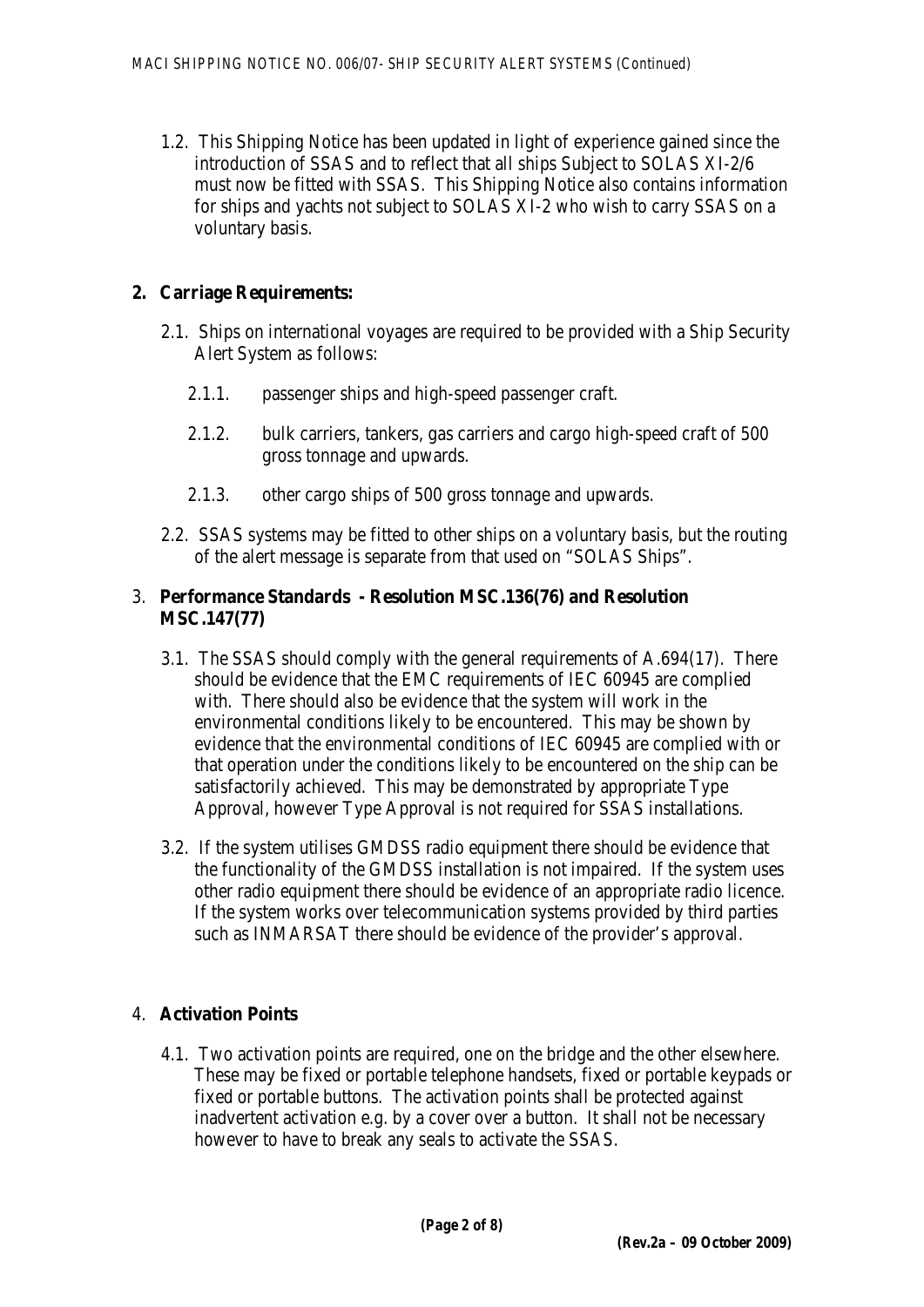4.2. Activation points, such as buttons, shall not require any adjustments to be made to any equipment for the alert to be activated. Once the activation point has been activated, no further input from persons onboard the ship shall be required except for the deactivation and reset of the SSAS, if such functions are performed onboard.

#### **5. The Alert (on ships subject to SOLAS XI-2/6)**

- 5.1. The system, when activated, shall not send an alert to other ships or raise an alarm on board the ship. The alert shall be sent to the competent authority, which is the "company" as defined in SOLAS IX/1 (or to a security services organization) and by email to the Cayman Islands Shipping registry (CISR) and to the United Kingdom MRCC based in Falmouth (Falmouth MRCC).
- 5.2. The message shall contain the following information:
	- 5.2.1. a clearly distinguishable header indicating "Ship Security Alert" (which should be distinguishable from a GMDSS alert)
	- 5.2.2. the identity of the ship (which must include the IMO number)
	- 5.2.3. the location of the ship (lat/long or descriptive position together with time)
	- 5.2.4. an indication of the type/make/model of the system used.
- 5.3. The Falmouth MRCC will not initiate a response until conformation has been received that the alert is unlikely to have been caused by a false activation. This should be confirmed in accordance with the procedures contained in the Ship Security Plan to limit false alerts (ISPS A/9.4.18).
- 5.4. The result of the confirmation shall be sent to the CISR and to Falmouth MRCC as soon as possible after the alert has been received.

## **6. The Alert (on ships NOT subject to SOLAS XI-2/6)**

- 6.1. If a ship or yacht is not subject to SOLAS XI-2 it will not hold an International Ship Security Certificate or implement a Ship Security Plan approved by the Cayman Islands Shipping Registry. As such, no records are maintained by the Cayman Islands Shipping Registry regarding Company Security Officers or others who should be contacted in connection with a SSAS message received.
- 6.2. For this reason, SSAS messages should NOT be sent automatically to either the MRCC in Falmouth or to the CISR. Instead, the alert should be sent from the ship to the owner's nominated representative(s). See Appendix B of this Shipping Notice.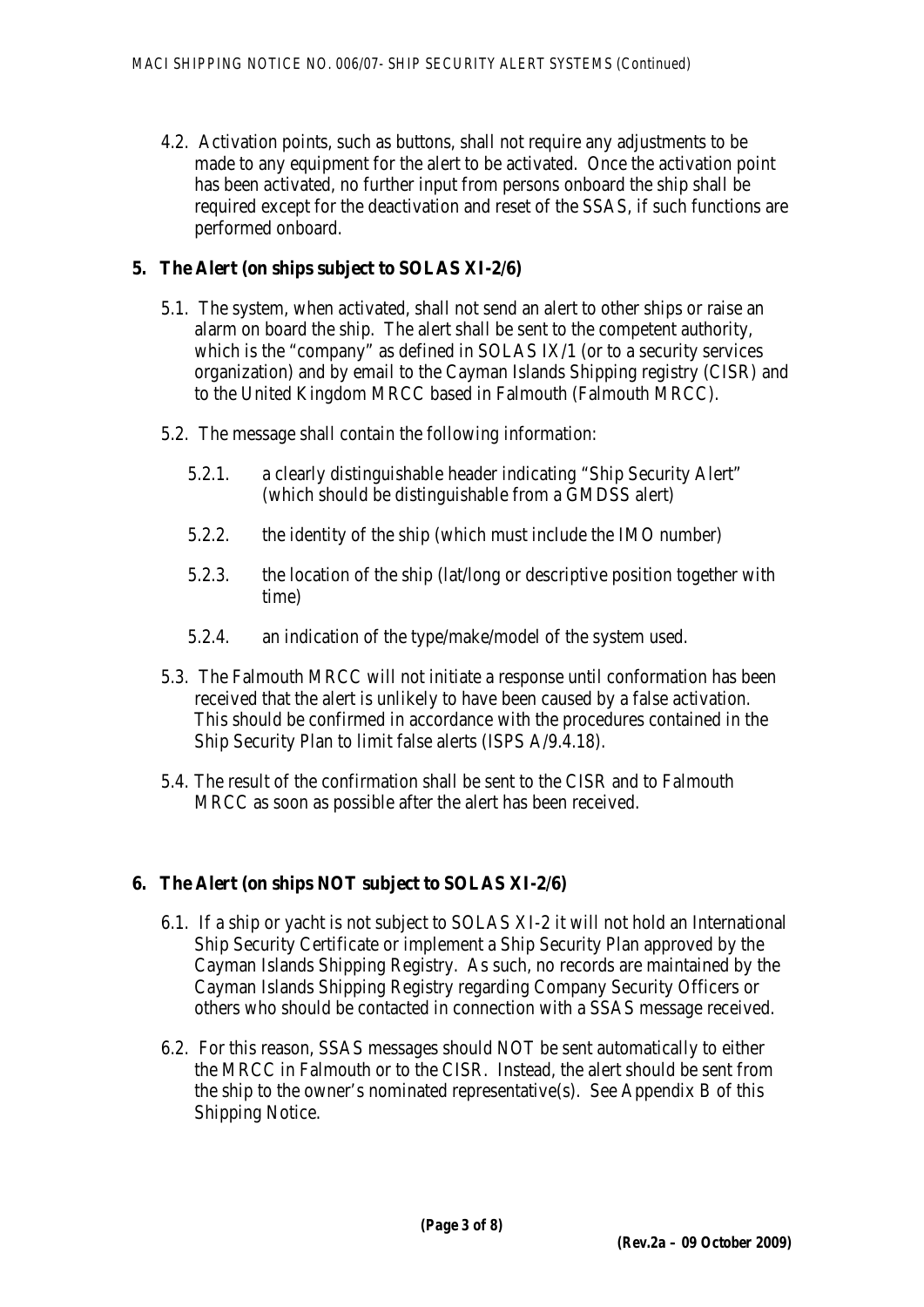#### **7. Deactivation/Re-setting**

7.1. There should be means to stop automatic repeats of alerts either on the ship or by the Company. The CISR and Falmouth MRCC should be notified when the security incident has terminated.

#### **8. Testing**

8.1. It should be possible to test the system at least every 3 months without involving the CISR or Falmouth MRCC. The test alert message should be able to indicate that the message is a test.

#### **9. Use of Third Party Service Providers**

- 9.1. SOLAS II-2/6 requires that the SSAS equipment onboard initiates and transmits a security alert to a competent authority designated by the Administration. For Cayman Islands ships this "competent authority" is always the company itself.
- 9.2. Should the company wish to utilise a third party service provider to manage SSAS messages from their ships they are free to do so without prior approval from the Cayman Islands Shipping Registry.
- 9.3. When the status of an alert message is being confirmed in accordance with section 5.4 of this Shipping Notice the confirmation must include a copy of the original alert email message. This is to demonstrate that the service provider has been authorised by the company to act on their behalf with regard to SSAS alert messages.
- 9.4. If the conformation required by section 5.4 is not received within a reasonable time, the CISR will contact the Company Security Officer directly for clarification.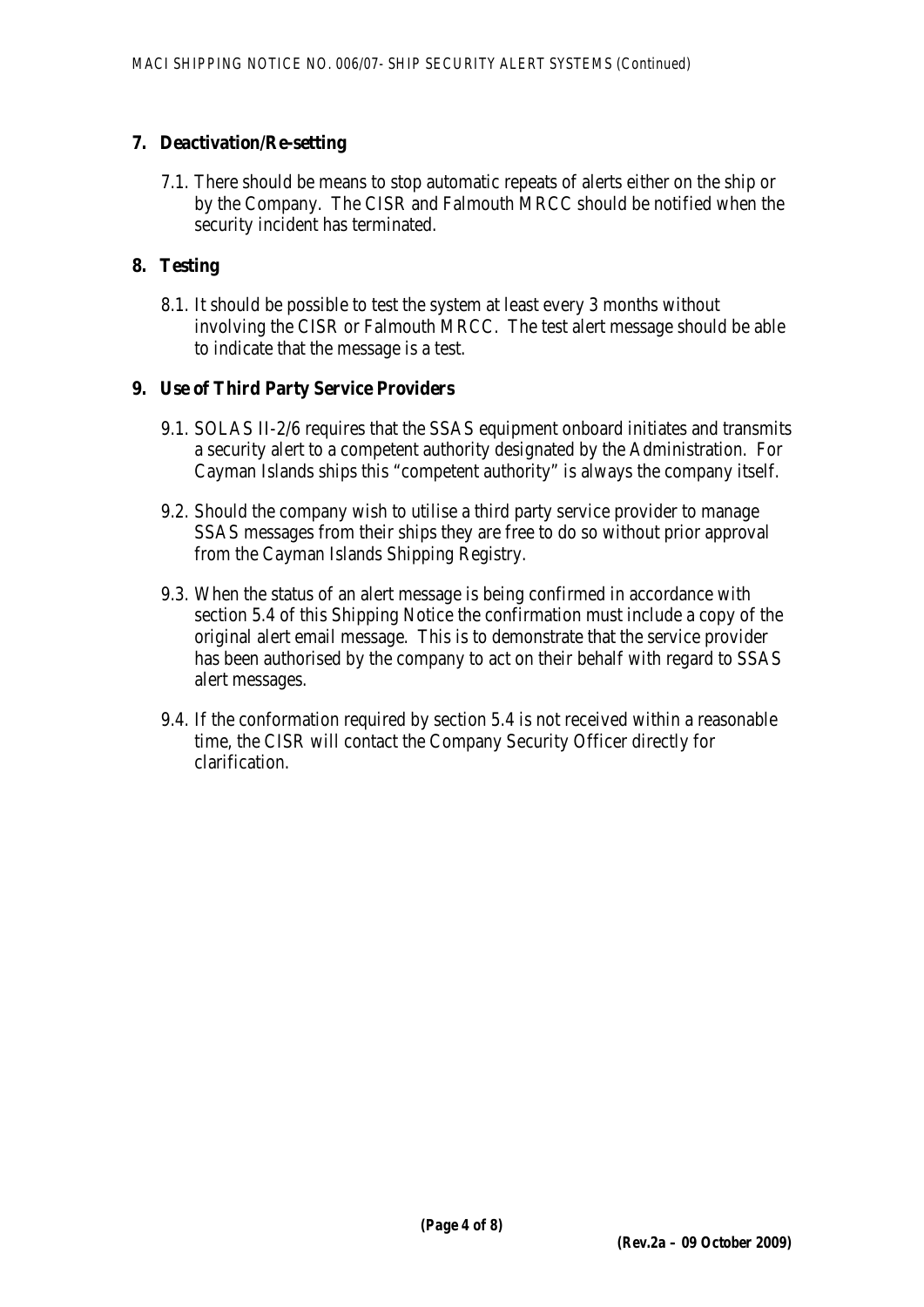## **Annex A**

#### **Key stages in complying with the requirements of this Shipping Notice for ships subject to SOLAS XI-2/6.**

#### **When installing the Ship Security Alert System:**

1 Ensure the SSAS will automatically contact:

The *Company* as the competent authority for receiving ship security alerts.

The UK MRCC by email at [falmouthcoastguard@mcga.gov.uk](mailto:falmouthcoastguard@mcga.gov.uk).

The Cayman Islands Shipping registry by email at [ssas@cishipping.com](mailto:ssas@cishipping.com)<sup>[1](#page-5-0)</sup>.

2 Implement a method of determining the status of any alert received by the *Company* (identifying false alerts) without compromising the covert nature of ship security alerts. Please note that a simple telephone call to the ship asking if everything is "all right onboard" does not meet this requirement as the persons onboard may be under duress in the event of an actual security breach requiring use of the SSAS.

3 Ensure that the *Company* can receive and act upon ship security alerts received at any time.

4 Ensure that the *Company* can contact the following, by both telephone and email, at all times:

The UK MRCC (See Appendix C for contact details)

The Cayman Islands Shipping Registry (See Appendix C for contact details)

#### **On receipt of a ship security alert originating from a Cayman Islands registered ship, the** *Company* **shall:**

5 Confirm the status of the alert without compromising the covert nature of the ship security alert.

6 Notify the UK MRCC and the Cayman Islands Shipping Registry of the status of the transmitted alert

7 Make the resources of the *Company* available to those agencies appointed by the United Kingdom Government to respond to the ship security alert.

<span id="page-5-0"></span><sup>&</sup>lt;sup>1</sup> The previous email contact address of  $\frac{ssas@maci.gov.ky}{s}$  $\frac{ssas@maci.gov.ky}{s}$  $\frac{ssas@maci.gov.ky}{s}$  will remain active and existing SSAS units need **not** be reprogrammed with the new email address.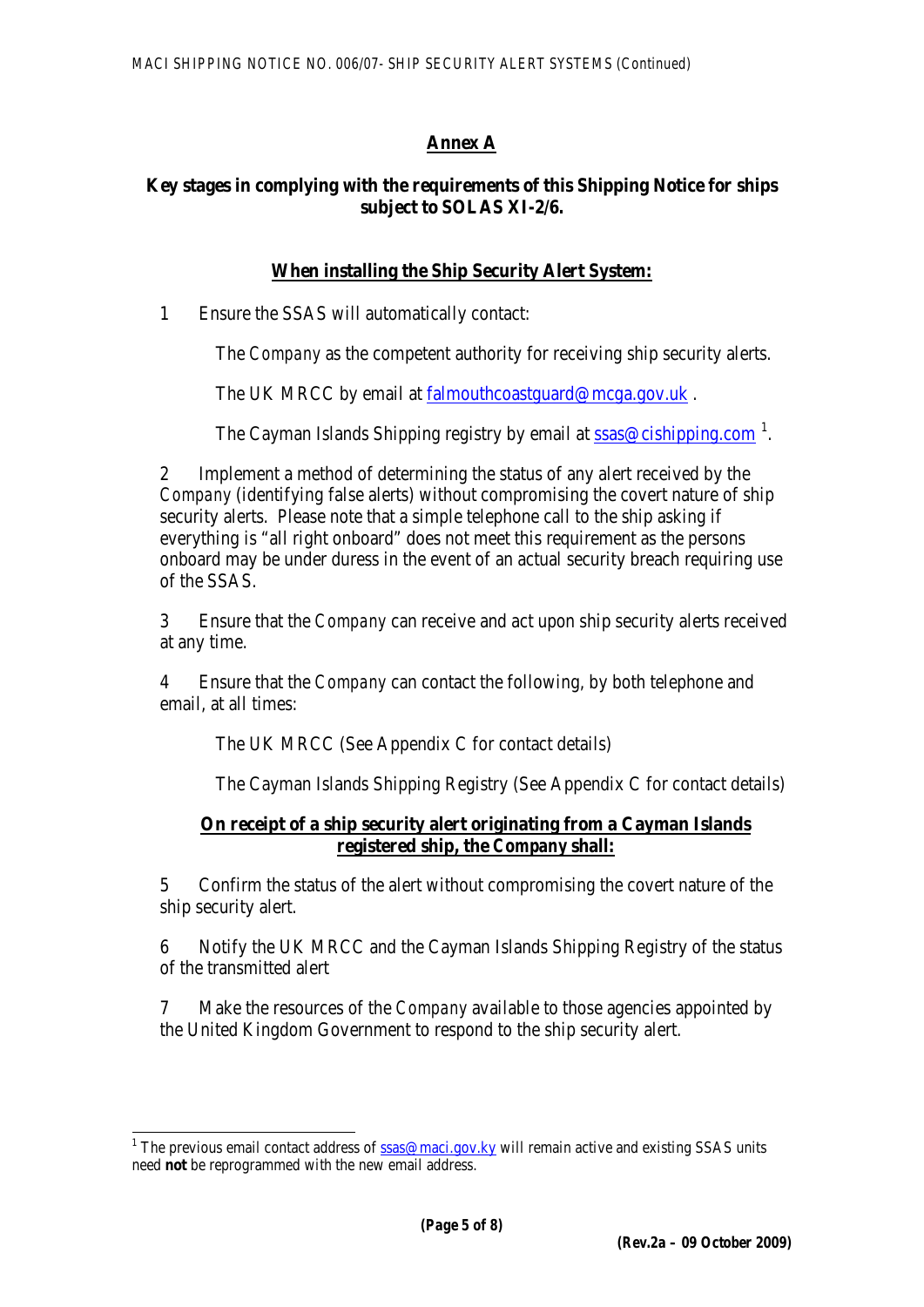## **Annex B**

#### **Key stages in complying with the requirements of this Shipping Notice for ships NOT subject to SOLAS XI-2/6 but carrying SSAS equipment on a voluntary basis.**

## **When installing the Ship Security Alert System:**

1 Ensure the SSAS will automatically contact the nominated representative of the ship owner.

2 Implement a method of determining the status of any alert received by the owner's nominated representative (identifying false alerts) without compromising the covert nature of ship security alerts. Please note that a simple telephone call to the ship asking if everything is "all right onboard" does not meet this requirement as the persons onboard may be under duress in the event of an actual security breach requiring use of the SSAS.

3 Ensure that the owner's nominated representative can receive and act upon ship security alerts received at any time.

4 Ensure that the owner's nominated representative can contact the following, by both telephone and email, at all times:

The UK MRCC (See Appendix C for contact details)

The Cayman Islands Shipping Registry (See Appendix C for contact details)

#### **On receipt of a ship security alert originating from a Cayman Islands registered ship, the owner's nominated representative shall:**

5 Confirm the status of the alert without compromising the covert nature of the ship security alert.

6 Notify the UK MRCC and the Cayman Islands Shipping Registry of the transmitted alert only when conformation has been received that the alert is **unlikely to have been caused by a false activation**.

7 Make applicable resources available to those agencies appointed by the United Kingdom Government to respond to the ship security alert.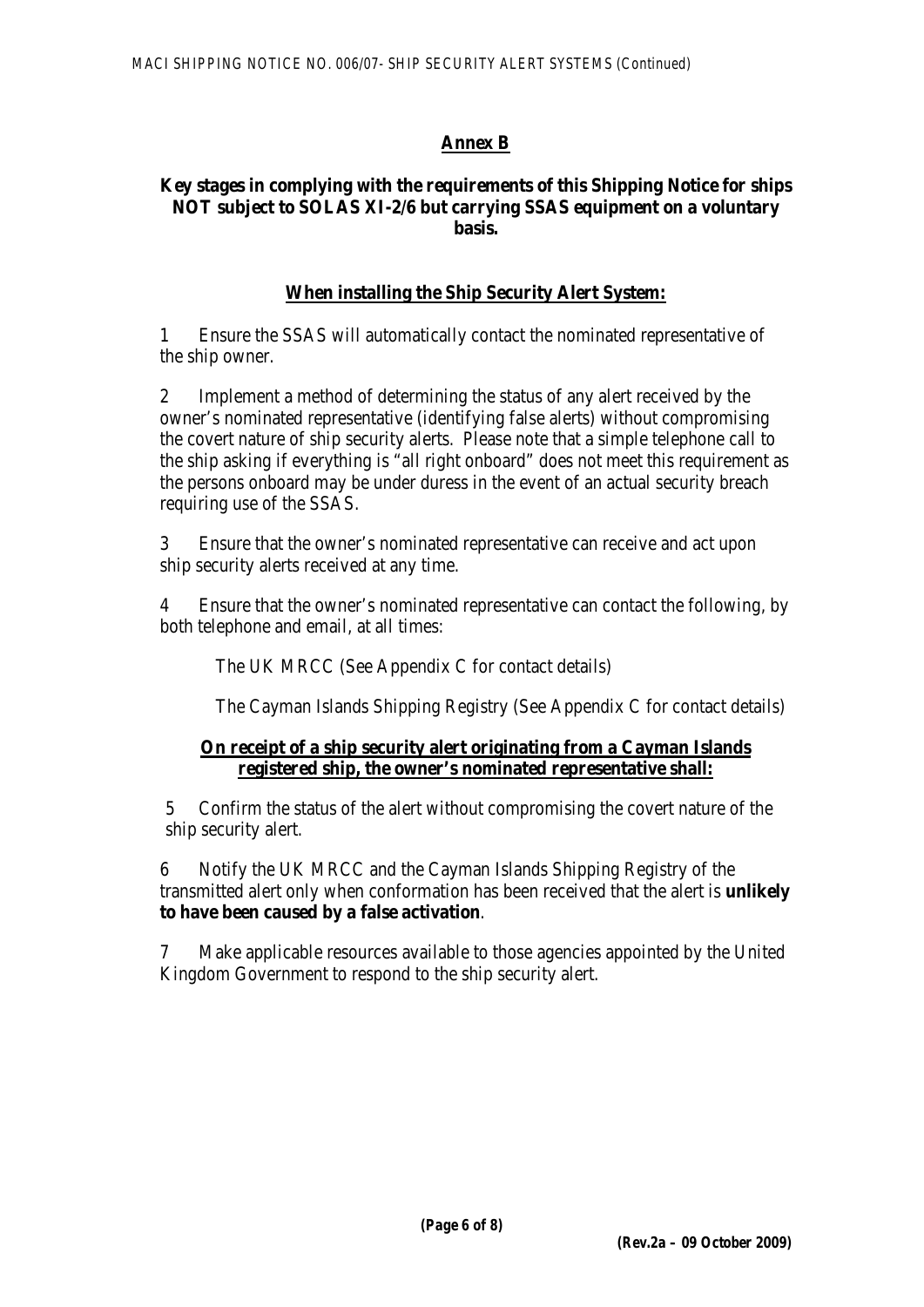## **Annex C**

## **CONTACT DETAILS**

#### **MRCC Falmouth:**

The e-mail address for ship security alerts is [falmouthcoastguard@mcga.gov.uk.](mailto:falmouthcoastguard@mcga.gov.uk)

The telephone number for ship security alerts is +44 1326 315726 or +44 1326 317700. In the event of one telephone line being busy, use the other. *These lines are "emergency only" lines and must only be used to confirm an active ship's security alert.*

(The telephone number for other contact is +44 1326 310800.)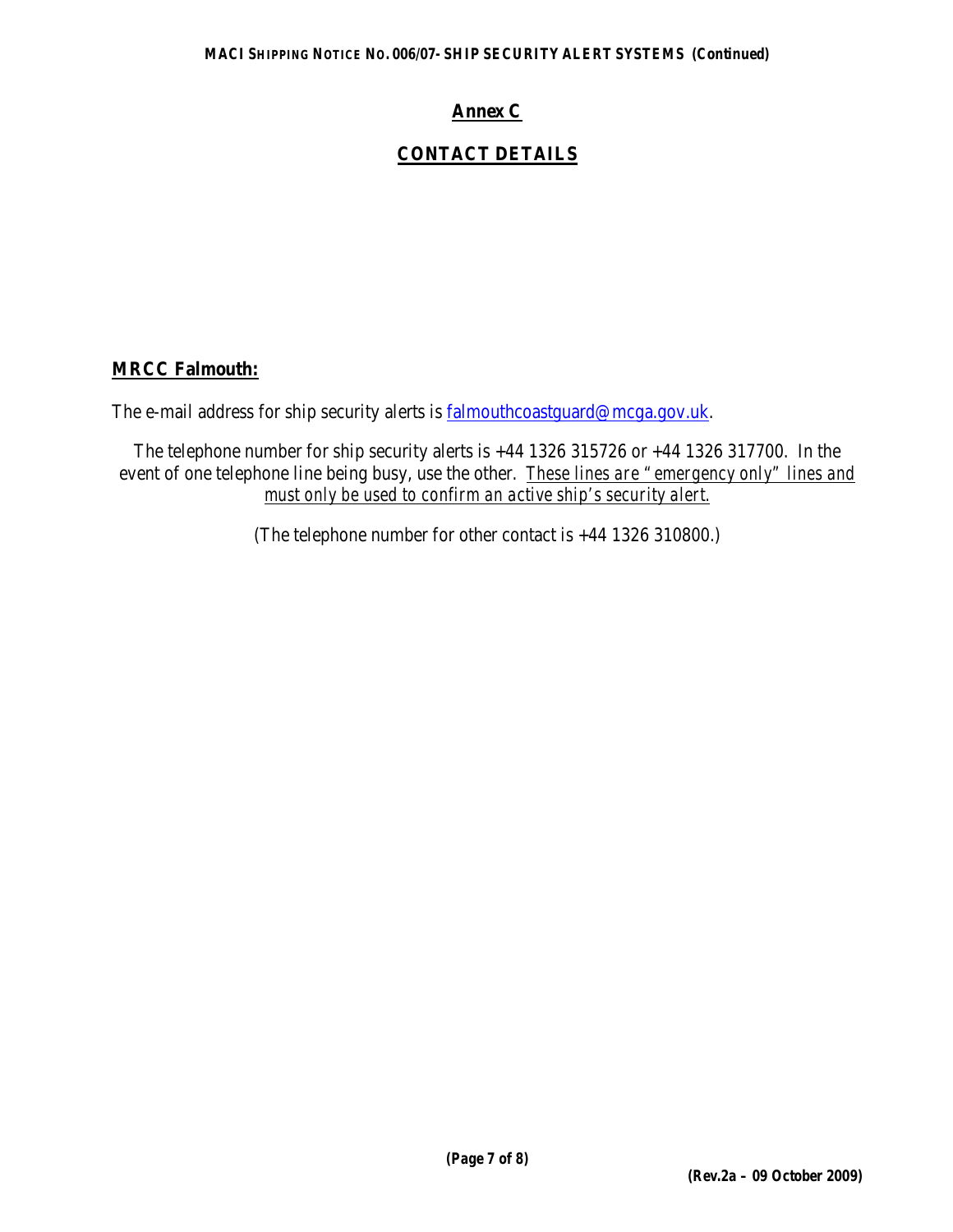## **Annex C (continued)**

## **CONTACT DETAILS**

#### **Cayman Islands Shipping Registry:**

The email address for ship security alerts is [ssas@cishipping.com](mailto:ssas@cishipping.com)

To minimise the possibility of a "missed call" the CISR has implemented a cascade calling system:

#### **Primary Contact Numbers**

| Time (UTC)    | <b>Contact Number</b> |
|---------------|-----------------------|
| $0500 - 1700$ | $+44$ (0)1489 799 203 |
| $1700 - 0500$ | $+1$ 345 949 8831     |

(During weekends and public holidays, these numbers will forward contact details for the duty officer.)

## **Secondary Contact Numbers**

In the event that contact cannot be established with the above numbers at the times indicated, the following numbers can be called at any time:

> +44 (0)7842 302 502 +1 345 938 1629 +44 (0)7827 301 568